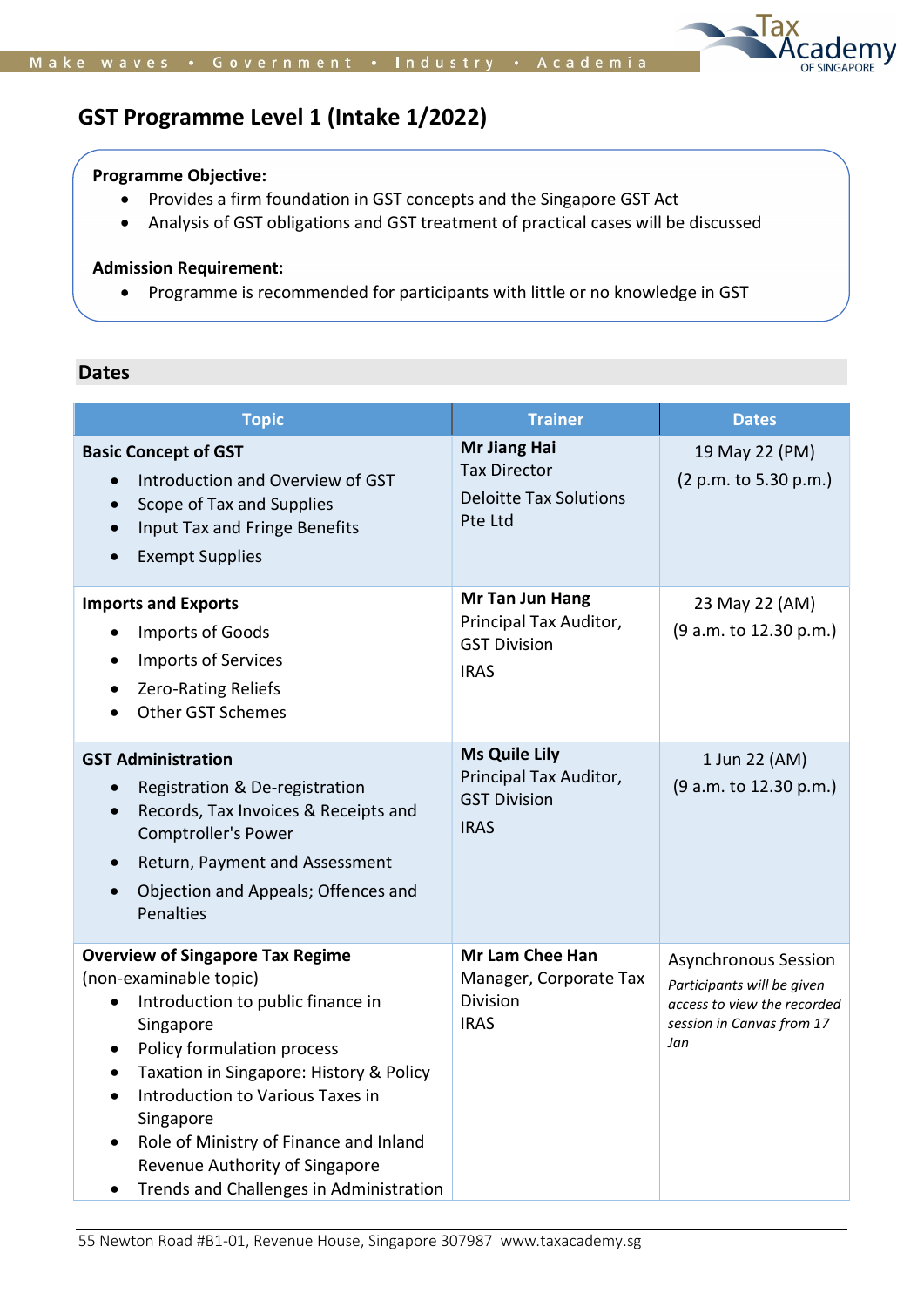#### Note:

- This is a blended learning course. Participants are required to complete the requisite online topics and quizzes prior to the 1.5-day sessions with trainers. Attendance at the sessions is compulsory.
- Participants are given access to the e-Learning materials on the Learning Management System, Canvas from 29 Apr 2022 to 5 Jul 2022.
- All classes will be conducted online via Zoom.
- Recording of the online training by Tax Academy (TA) is a requirement by SkillsFuture Singapore (SSG) for audit purposes. Participants are also required to turn on their video cameras for the recording.
- Programme qualifies for a total of 23 CPE hours including the e-Learning component.

## Course Fees

## \$818.55 (incl GST)

- Fees include course materials and written examination fee for first sitting.
- The same course fee applies for participants who opt out of the examination.
- Overseas participants who in their business capacity belong overseas and are sponsored by overseas employers, will pay SGD765, excluding GST.
- Self-funded individuals may apply for SkillsFuture Credit claim and Union Training Assistance Programme (UTAP) funding, subject to the respective conditions.

NOTE: Please ensure that you have read and understood the Terms and Conditions for courses before you register.

## Written Examination

- a. Participants must achieve at least 60% attendance to take the written examination. Participants will be awarded a certificate of achievement with a grading.
- b. GST Act and Regulations will be allowed into the examination hall as reference. Copies of the GST Act can be downloaded from the AGC Singapore website: http://sso.agc.gov.sg. All GST Act from other publications (including CCH & Lexis Nexis) will not be allowed into the examination hall.
- c. Please refer to the exam format and marks allocation for each question below:

| <b>Question Topic</b> |                             | Weightage |
|-----------------------|-----------------------------|-----------|
| 1.                    | <b>Basic Concept of GST</b> | 35 marks  |
| 2.                    | <b>Imports and Exports</b>  | 35 marks  |
| 3.                    | <b>GST Administration</b>   | 30 marks  |
|                       | <b>Total weightage</b>      | 100 marks |

| Date:  | 22 Jun 2022 (Wednesday) |
|--------|-------------------------|
| Time:  | 9 a.m. to 11 a.m.       |
| Venue: | Revenue House (IRAS)    |